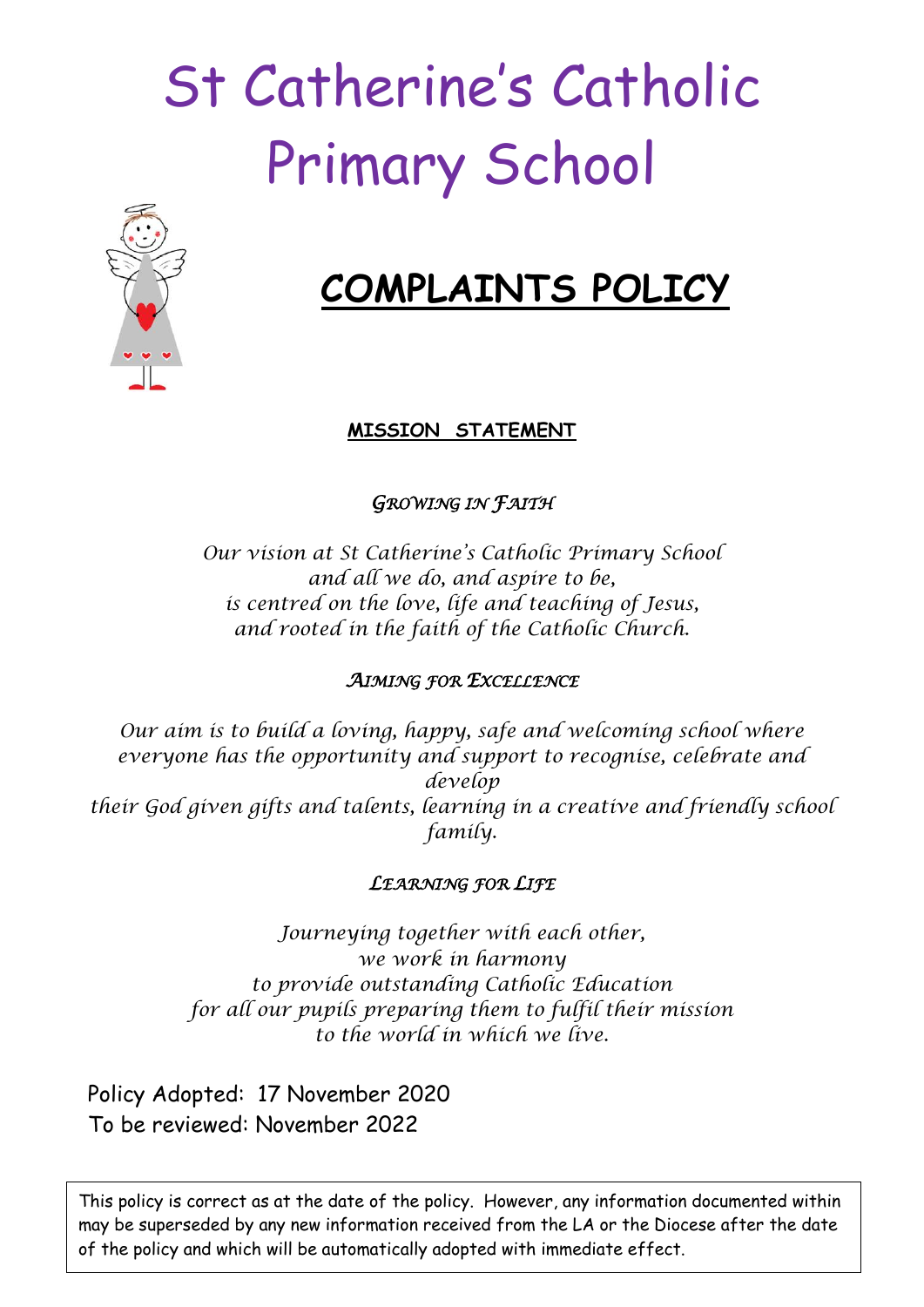#### **COMPLAINTS POLICY**

**This Policy covers the following:**

**Complaints Policy (Pupils & Parents) Complaints Policy (General)**

**Complaints Policy (Parents and Pupils)** 

| Date Approved by the Governing Body: 17 November 2020 |                  |
|-------------------------------------------------------|------------------|
| Date for Full Implementation:                         | 17 November 2020 |
| Date for Review:                                      | November 2022    |

**Status:** Statutory, pursuant to Chapter 1 of Part 3 of the Education Act 2002, Chapter 2 of Part 10 of the Apprenticeships, Skills, Children and Learning Act 2009, and the Complaints Against Schools (England) Regulations 2010.

**Purpose:** This Complaints Policy applies to a complaint or complaints against a school that a pupil or a parent of a pupil has sustained injustice in consequence of an act or omission of the Governing Body of the school or an exercise of, or failure to exercise a prescribed function of the Headteacher of the school. It does not apply to a decision about admissions to the school, or a matter in respect of which the pupil or parent has or had a prescribed right of appeal. An act is to be treated as an act of the Governing Body of the school where a person acts on behalf of the Governing Body, or is a person to whom the Governing Body has delegated any functions. An act is also to be treated as an act of the Governing Body if the Governing Body exercises a function by arrangement with another person, and the act is done by or on behalf of the other person carrying out the arrangement. The school and Governing Body aim to deal with all complaints openly, fairly, promptly and without prejudice.

**Relationship with other policies:** This Complaints Policy should be read in conjunction with the policy on Complaints (General) and all other school policies in force at the relevant time.

**Roles and responsibilities:** The relevant Class Teacher should attempt to resolve all complaints by parents or pupils involving the education and well-being of pupils in school. If the relevant Class Teacher is unable to resolve the complaint, it will pass to the Headteacher. If the complaint is about a member of school staff, this should be dealt with by the Headteacher. If the Headteacher is unable to resolve the matter, or the complaint is about the Headteacher, the complaint will pass to the Chair of Governors and the final stage in the process is for the Governing Body to investigate the complaint. Please see the separate procedure for dealing with complaints available from the school.

**Arrangements for monitoring and evaluation:** This policy and the associated procedures will be reviewed by the Governing Body on an annual basis.